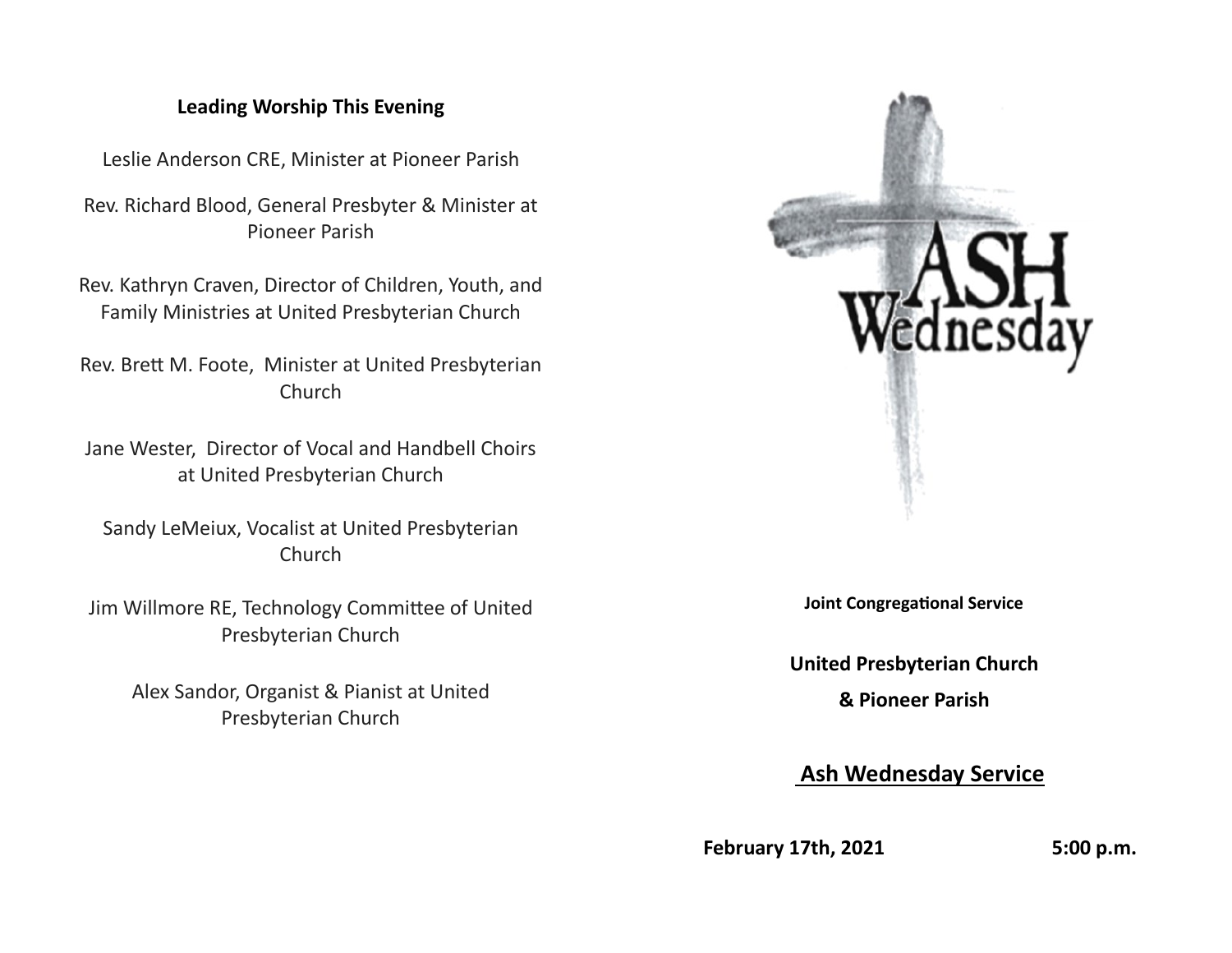## **PRELUDE Alex Sandor WELCOME Rev. Brett M Foote**

**CALL TO WORSHIP** (Adapted from Joel 2:1, 12-16) **Rev. Rich Blood**

- One: Blow the trumpet in Zion; sanctify a feast; call a solemn assembly; gather the people.
- **All: Sanctify the congregation; assemble the aged and the young, men and women, all who rejoice and all who grieve.**
- One: "Even now," says the Holy One, "return to me with weeping and with mourning; rend your hearts and not your garments."
- **All: We will return to the Holy One, our God, for God is gracious and merciful, slow to anger and abounding in steadfast love.**

**HYMN O Master, Let me Walk with Thee** *#738*

# **RESPONSIVE READING FROM THE PSALMS**

**Psalm 91** Rev. Kathryn Craven

One: You who live in the shelter of the Most High, who abide in the shadow of the Almighty

**All: Will say to the Lord, "My refuge and my fortress; my God, in whom I trust."**

One: For God will deliver you from the snare of the fowler and from the deadly pestilence;

# **All: God will cover you with God's pinions, and under God's wings you will find refuge; God's faithfulness is a shield and buckler.**

One: You will not fear the terror of the night, or the arrow that flies by day,

| All: Or the pestilence that stalks in darkness, or the |  |  |
|--------------------------------------------------------|--|--|
| destruction that wastes at noonday.                    |  |  |
| One: A thousand may fall at your side,                 |  |  |
| ten thousand at your right hand,                       |  |  |
| but it will not come near you.                         |  |  |
| All: You will only look with your eyes                 |  |  |
| and see the punishment of the wicked.                  |  |  |
| One: Because you have made the Lord your refuge,       |  |  |
| the Most High your dwelling place,                     |  |  |
| All: No evil shall befall you,                         |  |  |
| no scourge come near your home.                        |  |  |
| One: For God will command God's angels concerning you  |  |  |
| to guard you in all your ways.                         |  |  |
| All: On their hands they will bear you up,             |  |  |
| so that you will not dash your foot against a stone.   |  |  |
| One: You will tread on the lion and the adder,         |  |  |
| the young lion and the serpent you will trample under  |  |  |
| foot.                                                  |  |  |
| All: Those who love me, I will deliver;                |  |  |
| I will protect those who know my name.                 |  |  |
| One: When they call to me, I will answer them;         |  |  |
| I will be with them in trouble,                        |  |  |
| I will rescue them and honor them.                     |  |  |
| All: With long life I will satisfy them,               |  |  |
| and show them my salvation.                            |  |  |
|                                                        |  |  |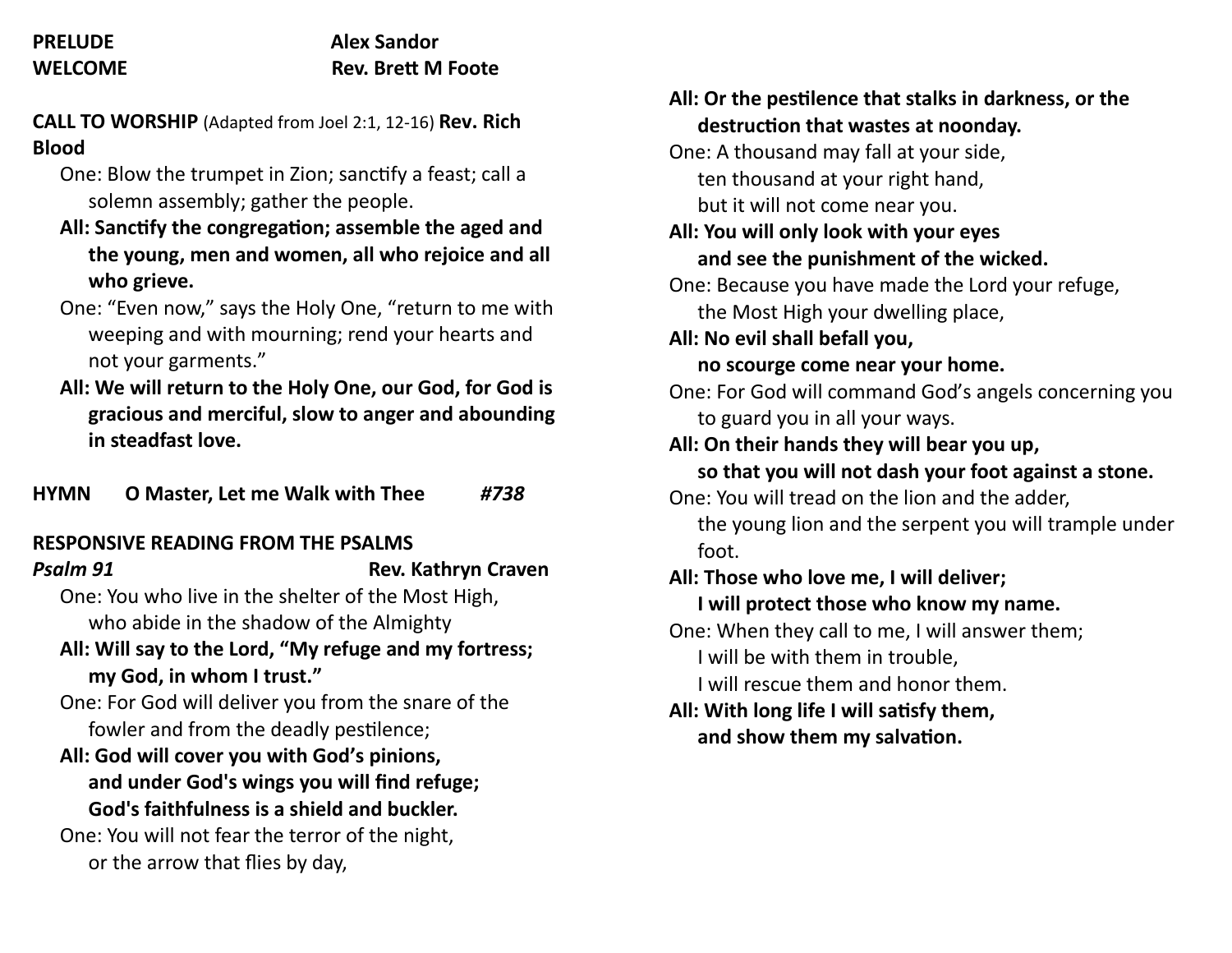# **AN INVITATION TO THE LENTEN DISCIPLINE INCLUDING A TIME FOR SILENCE, CONFESSION AND PERSONAL REFLECTION**

 (You are invited to take this time for your own reflection—what hinders your relationship with God? What obstacles keep you from being the person God calls you to be? What are those things you could fast from or take on in this season that would fundamentally change you or your neighbor's physical and spiritual life?)

## **ASSURANCE OF PARDON**

One: If we say we have no sin, we deceive ourselves, and the truth is not in us. But when we confess our sins, God who is faithful and just will forgive us our sins and cleanse us from all unrighteousness. Witness and believe the good news of the gospel: Because of Christ's birth, life, death and resurrection…

**All: We are all forgiven, Amen.**

# **HYMN** *O Sing a Song of Bethlehem #159*

# **SCRIPTURE READINGS Rev. Kathryn Craven**

 *Old Testament Reading Isaiah 58:1-12 New Testament Reading Matthew 6:1-6* 

**HOMILY "Getting It Right This Time"** **Leslie Anderson, CRE** **HYMN** *Jesus, the Very Thought of Thee #629*

**Offering - Rev. Brett Foote** (Tonight's combined offering will go to a local mission in Superior)

**PRAYERS OF THE PEOPLE Rev. Rich Blood** 

# **THE LORD'S PRAYER (in unison)**

 **Our Father, who art in heaven, hallowed by thy name. Thy kingdom come. Thy will be done on earth as it is in Heaven. Give us this day our daily bread. And forgive us our debts as we forgive our debtors. And lead us not into temptation but deliver us from evil. For thine is the kingdom, and the power, and the glory, forever. Amen.**

| <b>CLOSING HYMN</b>                   | <b>Wait For The Lord</b> | #90                         |
|---------------------------------------|--------------------------|-----------------------------|
| <b>BENEDICTION</b><br><b>POSTLUDE</b> |                          | <b>Leslie Anderson, CRE</b> |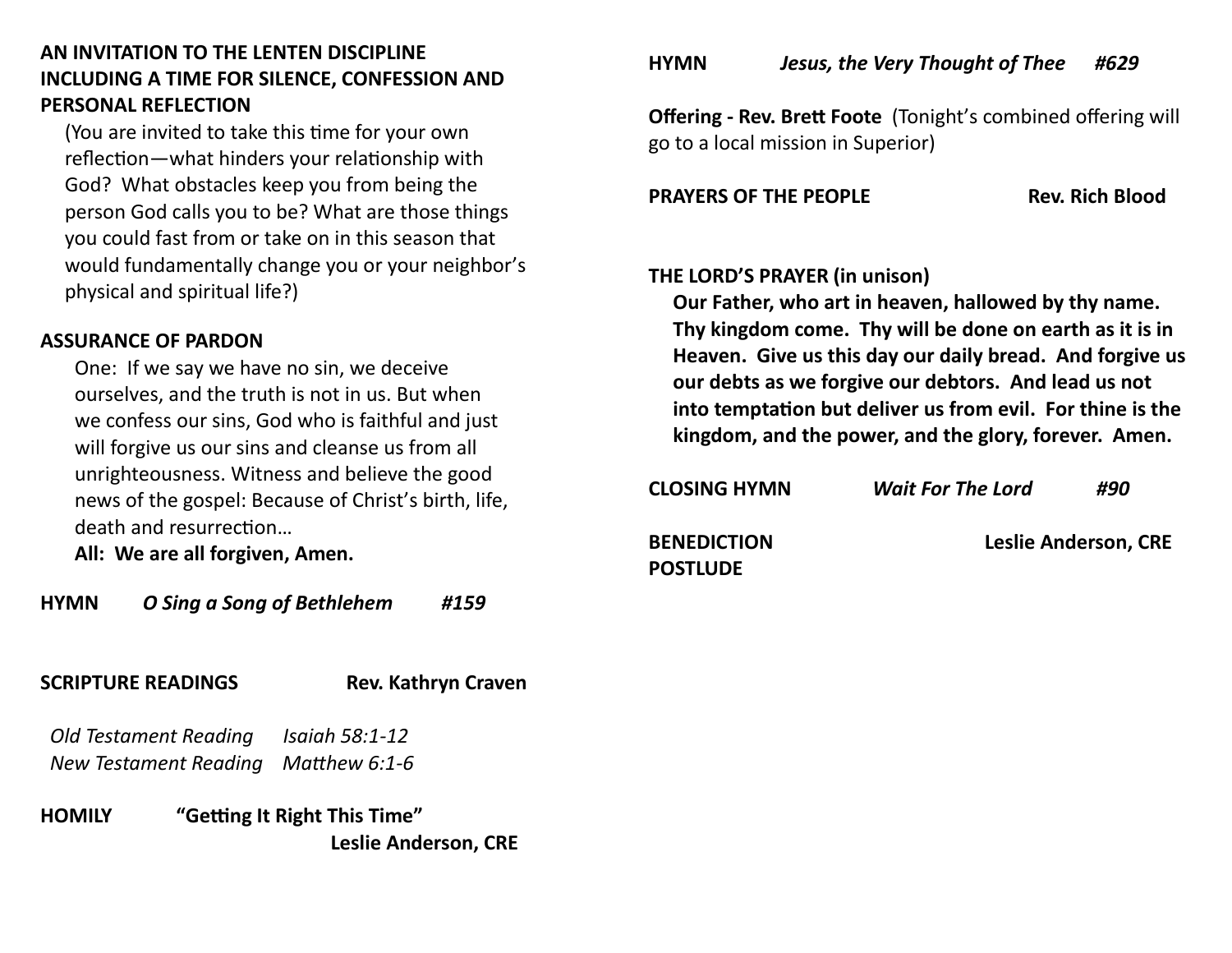Shout out, do not hold back! Up your voice like a trumpet! Announce to my people their rebellion, the house of Jacob their sins. Yet day after day they seek me and delight to know my ways, as if they were a nation that practiced righteousness and did not forsake the ordinance of their God; they ask of me righteous judgements, delight to draw near to God. 'Why do we fast, but you do not? Humble ourselves, but you do not notice?' Look, you serve your own interest on your fast-day, and oppress all your workers. Look, you fast only to quarrel and to fight and to strike with a wicked fist. Such fasting as you do today not make your voice heard on high. Is such the fast that I choose, a day to humble oneself? Is it to bow down the head like a bulrush, and to lie in sackcloth and ashes? Will you call this a fast, a day acceptable to the LORD?

Is not this the fast that I choose: loose the bonds of injustice, undo the thongs of the yoke, to let the oppressed go free, and to break every yoke? Is it not to share your bread with the hungry, and bring the homeless poor into your house; when you see the naked, to cover, and not to hide yourself from your own kin? Then your light shall break forth like the dawn, and your healing shall spring up; your vindicator go before, the glory of the LORDbe your rearguard. Then you shall call, and the LORD answer; shall cry for help, and He will say, here I am.

If you remove the yoke from among, pointing of the finger, the speaking of evil, if you offer your food to the hungry satisfy the needs of the afflicted, then your light shall rise in the and your gloom be like the noonday.

The LORD guide you continually, satisfy your needs in parched places, and make your bones strong; and you shall be like a watered garden, a spring of water, waters never fail. Your ancient ruins shall be rebuilt; you shall raise up the foundations of many generations; you shall be called the repairer of the breach, the restorer of streets to live in.

#### **NEW TESTAMENT READING** *MATTHEW 6:1-6*

Beware of practicing your piety before others in order to be seen by them; for then you have no reward from your Father in heaven.

So whenever you give alms, do not sound a trumpet before you, as the hypocrites do in the synagogues and in the streets, so that they may be praised by others. Truly I tell you, they have received their reward. When you give alms, do not let your left hand know what your right hand is doing, that your alms may be done in secret; and your Father who sees in secret will reward you.

And whenever you pray, do not be like the hypocrites; for they love to stand and pray in the synagogues and at the street corners, so that they may be seen by others. Truly I tell you, they have received their reward. Whenever you pray, go into your room and shut the door and pray to your Father who is in secret; and your Father who sees in secret will reward you.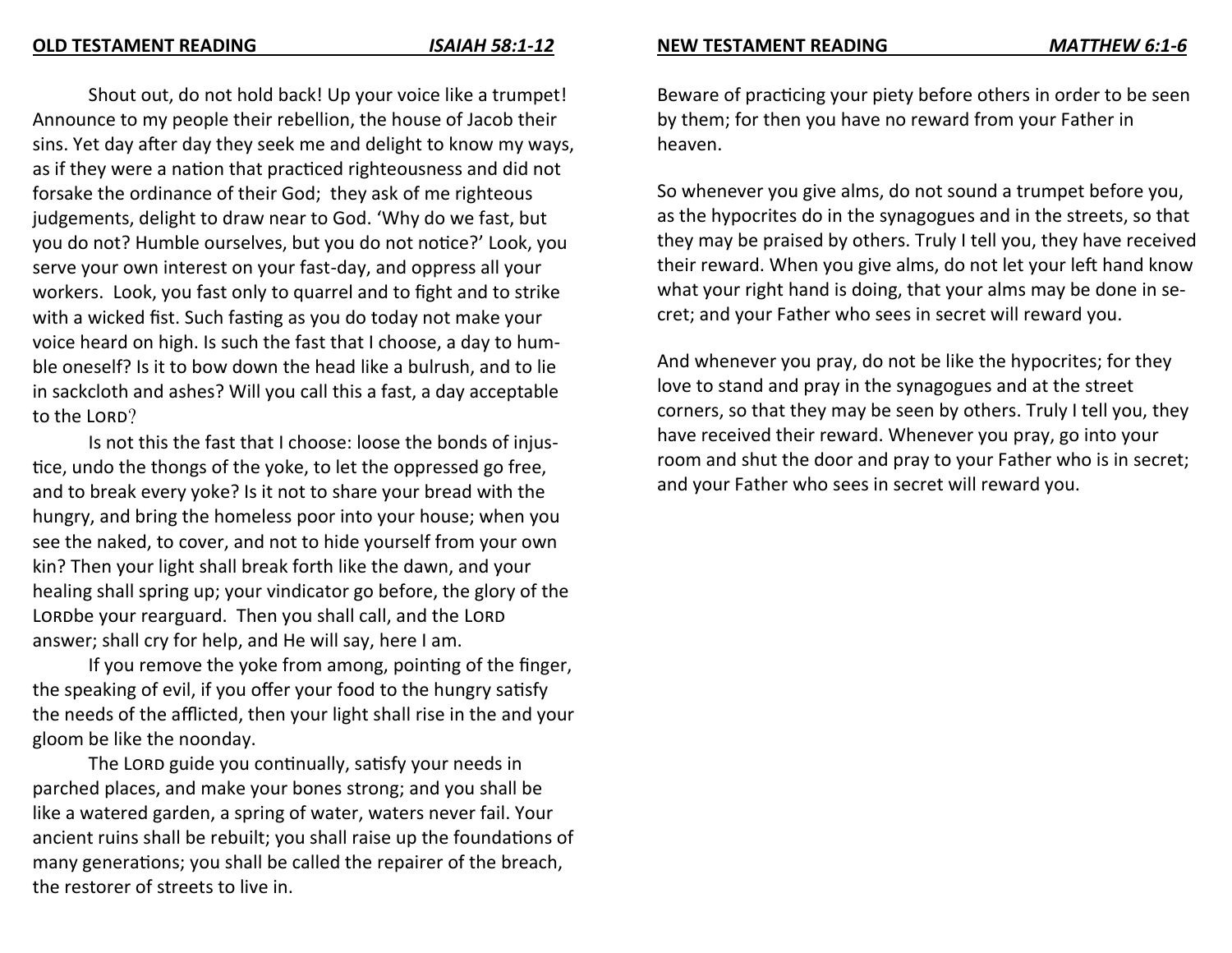